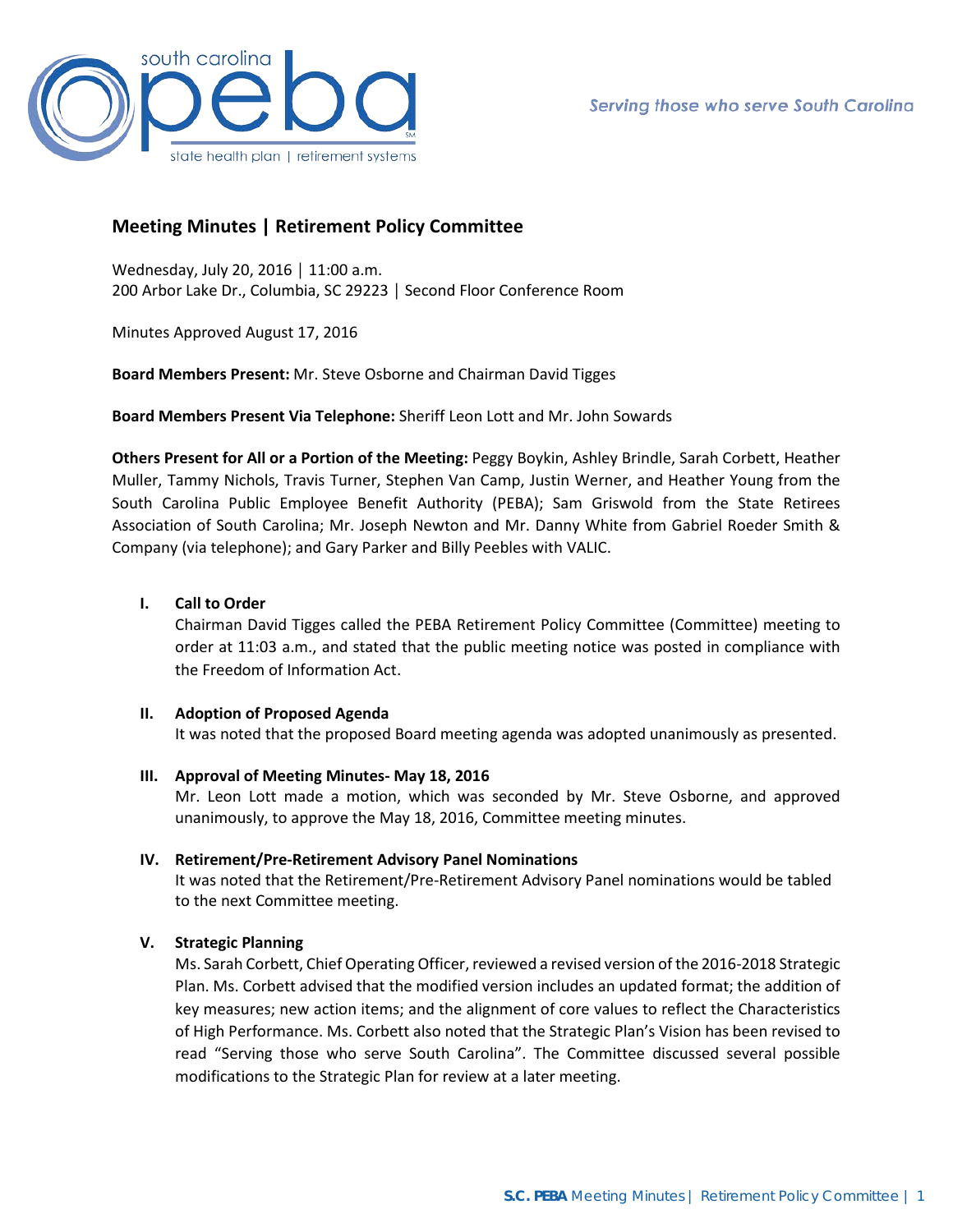### **VI. Review of the Defined Benefit Plan**

Ms. Peggy Boykin, Executive Director, stated that Mr. Joseph Newton and Mr. Danny White from Gabriel Roeder Smith & Company (GRS) are on the phone to answer questions, and will attend the next Retirement Policy Committee meeting on August 17, 2016.

Ms. Boykin provided historical information regarding the value of the South Carolina Retirement System (SCRS) unfunded liability as of June 30, 2015, and explained the difference between Actuarial Value and Market Value of the SCRS unfunded liability. Ms. Boykin also summarized the 2012 Retirement Reform, the current state of SCRS, and the history of employee and employer contributions (see handout attached).

Ms. Boykin noted that all of the assumptions recommended by GRS have been adopted, with the exception of the Rate of Return, which is determined by the General Assembly. Ms. Boykin added that the 2016 Valuations will use the 7.50 percent Rate of Return since the General Assembly did not reduce the Rate of Return to 7.25 percent as recommended by GRS.

Ms. Boykin reported that the final returns ending June 30, 2016, appear to be flat, and noted that Mike Hitchcock and Geoff Berg from the South Carolina Retirement System Investment Commission (RSIC) will also attend the next Retirement Policy Committee meeting on August 17, 2016, to provide updated performance numbers.

Ms. Boykin explained that a zero percent return for fiscal year 2016 will increase the deferred losses to \$3.4 billion, which would be phased in over a five-year period. Mr. Danny White explained that the recommended assumptions that were approved by the PEBA Board and adopted by the State Fiscal Accountability Authority (SFAA), will increase the ultimate employer and employee contribution rates by approximately 60 basis points. Mr. White added that the underperformance for 2016 will result in ultimate employer and employee contribution rate increases by an additional 70 basis points (130 basis points in total).

Ms. Boykin advised that GRS updated their projections of employer and employee contribution rates based on the recommended assumptions, and 7.50 percent investment return assumption versus a 7.25 percent investment return assumption. Projections that included a 7.50 percent rate of return and assumed that the Plan will earn 0.00 percent for fiscal year 2016, and 7.50 percent each year thereafter, resulted in ultimate contribution rates for employers at 12.87 percent and 9.97 percent for employees. Projections that included a 7.25 percent rate of return and assumed that the Plan will earn 0.00 percent for fiscal year 2016, and 7.25 percent each year thereafter, resulted in ultimate contribution rates for employers at 13.50 percent and 10.60 percent for employees.

### **VII. Old Business/Director's Report**

Ms. Boykin stated that she did not have any additional information to report.

### **VIII. Adjournment**

There being no further business, and upon motion by Mr. Osborne, which was seconded by Mr. Lott, and approved unanimously, the Committee meeting adjourned at 11:40 a.m.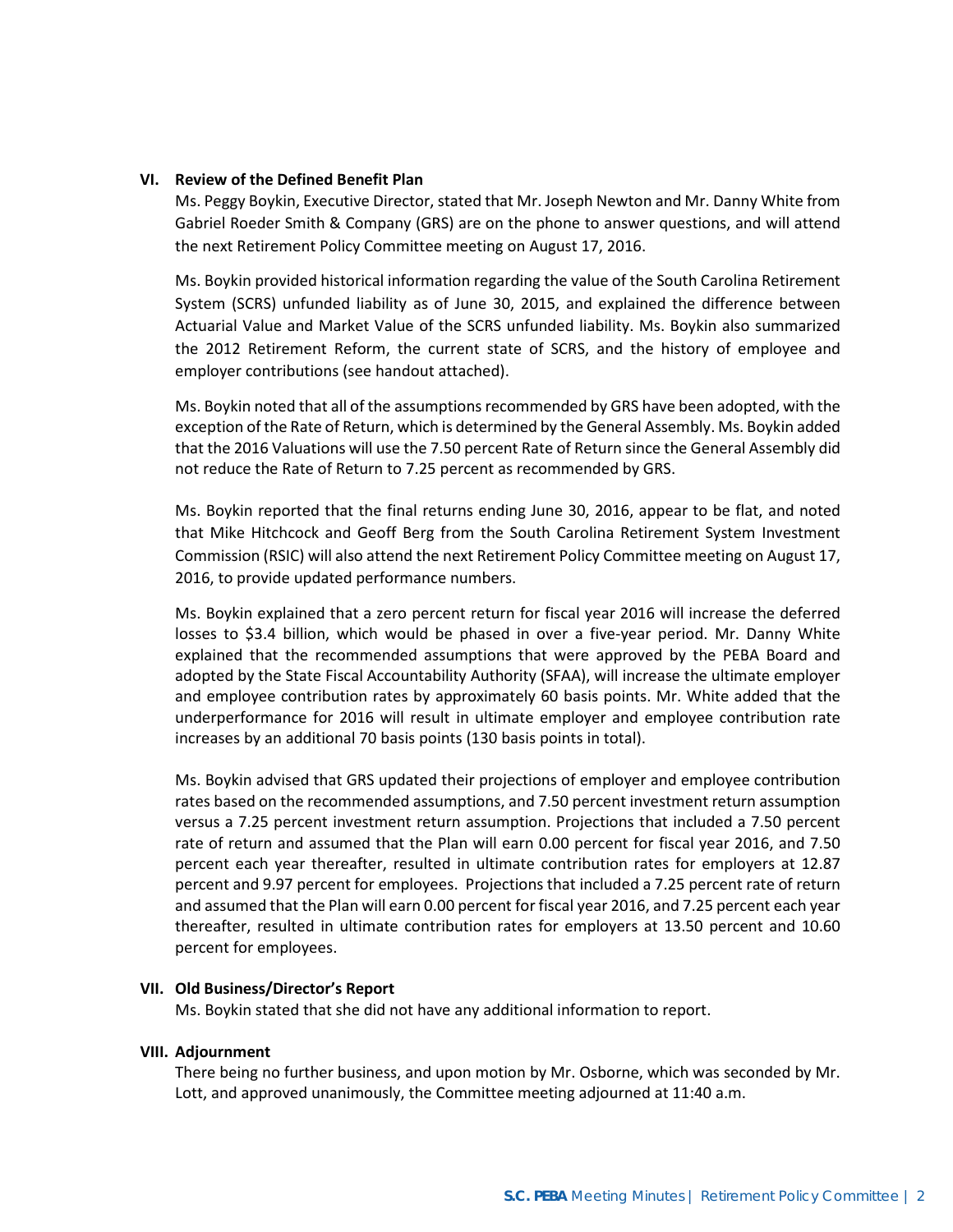# **Funding history: South Carolina Retirement System (SCRS)**

# **Historical information**

 $\mathbf{r}$   $\mathbf{r}$ 

Value of the SCRS unfunded liability as of June 30, 2015:  $\bullet$ 

### Market value - \$18.99 billion

- O COLAs \$3.31 billion
- o Investment losses \$5.96 billion
- o Deferred investment losses -\$2.23 billion
- o Liability experience -\$2.59 billion
- **b** Assumption changes -\$2.09 billion
- o Interest on the UAAL -\$2.74 billion
- o Non-COLA benefit changes -\$63 million

### Actuarial value - \$16.75 billion

- O COLAs \$3.31 billion
- o Investment losses \$5.96 billion
- o Liability experience -\$2.59 billion
- o Assumption changes \$2.09 billion
- o Interest on the UAAL -\$2.74 billion
- o Non-COLA benefit changes -\$63 million

### 2012 retirement reform summary

- Legislature met from March 2011 through June 2012  $\bullet$
- $\blacksquare$ **Created PEBA**
- No decrease in contribution rates may be made until the System is at least 90 percent funded  $\bullet$
- Increased employer and employee contribution rate and require future increases to maintain a  $\bullet$ 2.90 percent difference
- Budget and Control Board decreased assumed rate of return from 8 percent to 7.50 percent prior to reform in 2012. Reform put 7.50 percent assumed rate of return in statute.
- Created Class Three tier of membership in SCRS
	- **Theory is a line of the U.S. Theory is a line of the U.S. Property** 1, 2012
	- o Employees must be age 60 or satisfy the Rule of 90 requirement (age and years of service credit must add up to 90) to retire with full benefits
		- $\mathbf{B}$  . For example, an employee who is 55 years old can retire if he has 35 years of service
	- o Increased vesting period from five years to eight years
	- o Increased average final compensation calculations from 12 quarters to 20 quarters of highest earnable compensation
	- Removed unused leave at retirement from benefit calculations  $\circ$
- Changes effecting all members
	- O Closed TERI program effective June 30, 2018
	- Changed cost of service purchase to be actuarially neutral
	- o Removed pay from overtime from earnable compensation if not mandated by employer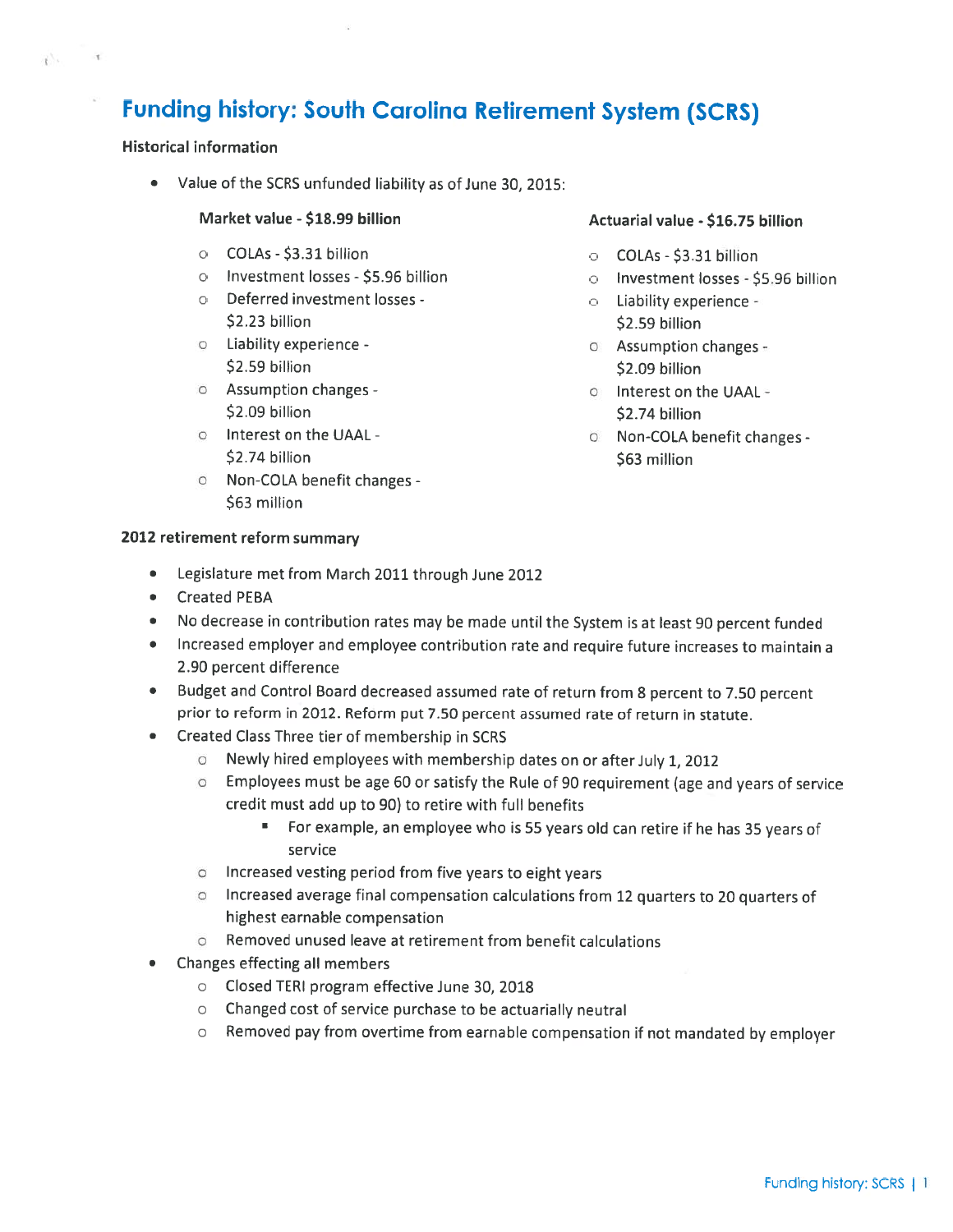- **Changes effecting SCRS retirees** 
	- o Limited annual benefit adjustment, formally referred to as cost-of-living adjustment (COLA), to 1.00 percent up to a maximum of \$500
	- o Previously, a 2.00 percent COLA was guaranteed (since FY 2008)
- Changed provisions for SCRS disability retirement  $\bullet$
- Closed GARS to newly elected officials after the general election of 2012  $\bullet$ 
	- o New members may join SCRS or State ORP
- Added \$10,000 earnings limit for certain SCRS return-to-work employees who retired on or after  $\bullet$ January 2, 2013 (some exemptions apply)
- Eliminated interest on inactive accounts  $\bullet$

# **Current state of SCRS**

 $N$ 

- $\bullet$ Total SCRS unfunded liability as of June 30, 2015:
	- o \$16.75 billion on actuarial value
	- o \$18.99 billion on market value
- 65 percent of the SCRS unfunded liability is attributable to current retirees  $\bullet$ 
	- o \$10.88 billion (actuarial value)
	- o \$12.34 billion (market value)
- Unfunded actuarial accrued liability (UAAL)  $\bullet$ 
	- o Currently at a 30-year amortization period
	- o Given the current projections for investment returns, the UAAL will continue to increase until the amortization period is reduced to approximately 20 years
- **Investment returns** 
	- o Systems' funding is based on the investment program earning 7.50 percent
	- o If the investment program does not earn 7.50 percent, there will be a funding shortfall
	- o The 10-year annualized return, net of fees and expenses, of the investment program as of June 30, 2015, was 5.06 percent